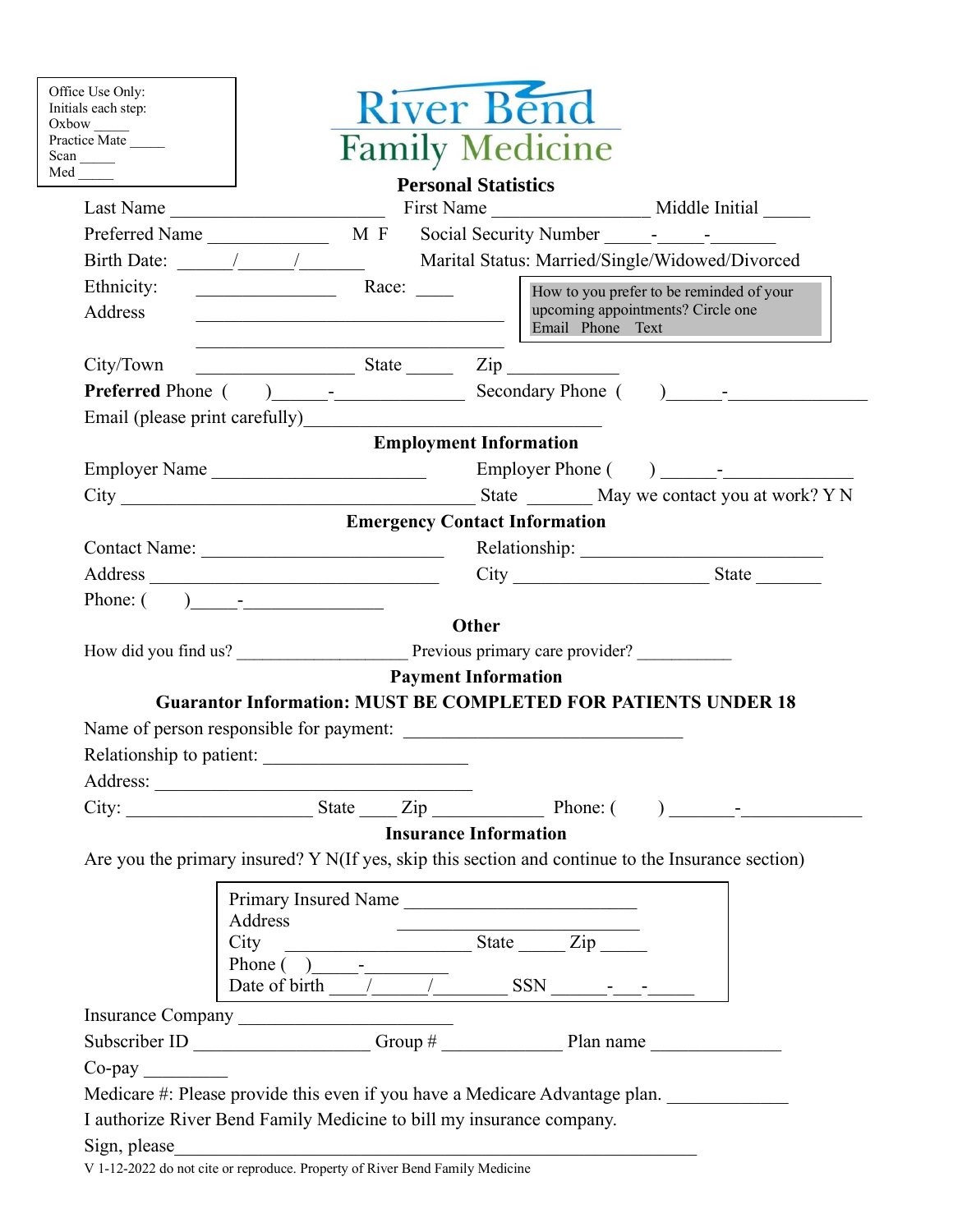### **River Bend Family Medicine. New Patient Medical History**

| <b>Name</b><br><b>First Name</b>                                      | Middle Name | Last Name | Date of Birth                          |
|-----------------------------------------------------------------------|-------------|-----------|----------------------------------------|
|                                                                       |             |           |                                        |
| <b>MEDICAL HISTORY</b>                                                |             |           |                                        |
| Do you currently have                                                 |             |           |                                        |
| Diabetes Type 2<br>□                                                  |             | П         | Atrial fibrillation                    |
| <b>High Blood Pressure</b><br>□                                       |             | $\sqcup$  | Colon polyps                           |
| High cholesterol<br>□                                                 |             | □         | History of cancer (If yes, what type?) |
| Heart disease<br>⊓                                                    |             |           |                                        |
| COPD or emphysema<br>□                                                |             | ⊓         | Arthritis                              |
| Tobacco Use<br>П                                                      |             |           | Headaches                              |
| Obesity or overweight<br>□                                            |             | П         | Liver disease                          |
| Depression<br>◻                                                       |             | □         | Kidney disease                         |
| Anxiety<br>П                                                          |             | п         | Asthma                                 |
| <b>GERD</b><br>П                                                      |             | □         | <b>Environmental Allergies</b>         |
| Hypothyroid<br>◻                                                      |             | □         | History of stroke or TIA               |
| Congestive heart failure<br>□                                         |             |           |                                        |
| List below other health issues you have been treated for in the past: |             |           |                                        |

### **DRUG ALLERGIES:**  Name of Medicine What was the reaction (rash, short of breath, etc...) 1 2 3 4

# **SOCIAL HISTORY**<br>Y N Alcohol Use;

- Alcohol Use; If Yes, how much per day?
- Y N Drug use \_\_\_\_\_\_\_\_\_\_\_\_ \_\_\_\_\_\_\_\_\_\_\_\_\_\_\_\_\_\_\_\_\_\_\_\_\_\_\_\_\_\_\_\_\_\_\_
- Have you ever used tobacco? If Yes, how much and when

(Describe)\_\_\_\_\_\_\_\_\_\_\_\_\_\_\_\_\_\_\_\_\_\_\_\_\_\_\_\_\_\_\_

#### **FAMILY HISTORY:** Please list if a relative has had one of the following conditions:

| Y N               | Colon Cancer           | Υ<br><sup>N</sup> | Heart Disease |
|-------------------|------------------------|-------------------|---------------|
| Y N               | <b>Prostate Cancer</b> | Y<br>N            | Stroke        |
| Y N               | <b>Breast Cancer</b>   | N                 | Diabetes      |
| Y<br><sup>N</sup> | <b>Ovarian Cancer</b>  | - N<br>Y.         | Depression    |
|                   |                        | Y<br>N            | Osteoporosis  |

#### **Please list below any other important conditions that have affected family members:**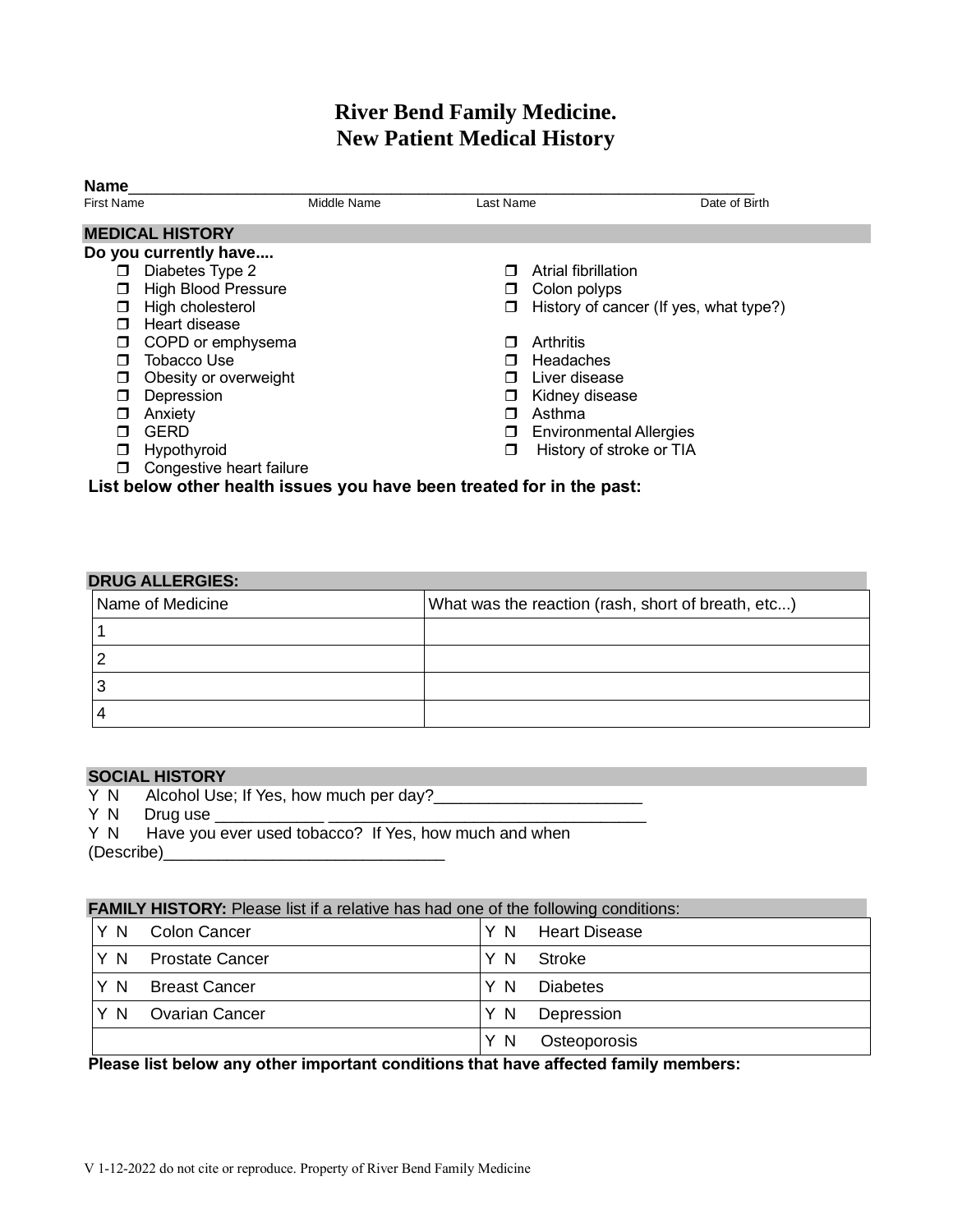#### **IMMUNIZATION & HEALTH MAINTENANCE HISTORY**

Date of last Tetanus shot\_\_\_\_\_\_\_\_\_\_\_\_\_\_\_\_\_\_\_\_\_ Date of Pneumonia Vaccine\_\_\_\_\_\_\_\_

Most recent colonoscopy\_\_\_\_\_\_\_ Women: Date of Last Pap Test \_\_\_\_\_\_\_ Most recent mammogram\_

#### **CURRENT MEDICATIONS:**

| Name of Medicine, Dose | How is the medicine taken (once per day, twice per day, etc) |
|------------------------|--------------------------------------------------------------|
|                        |                                                              |
| $\overline{2}$         |                                                              |
| 3                      |                                                              |
| 4                      |                                                              |
| 5                      |                                                              |
| 6                      |                                                              |
| 7                      |                                                              |
| 8                      |                                                              |
| 9                      |                                                              |
| 10                     |                                                              |
| 11                     |                                                              |
| 12                     |                                                              |
| 13                     |                                                              |
| 14                     |                                                              |
| 15                     |                                                              |

#### **Nutritional supplements currently taking?**

#### **PAST SURGERIES AND HOSPITALIZATIONS:**

| Type of Surgery/Reason for Hospitalization | Year |
|--------------------------------------------|------|
|                                            |      |
| ⌒                                          |      |
|                                            |      |
|                                            |      |
| 5                                          |      |
| 6                                          |      |
|                                            |      |
| 8                                          |      |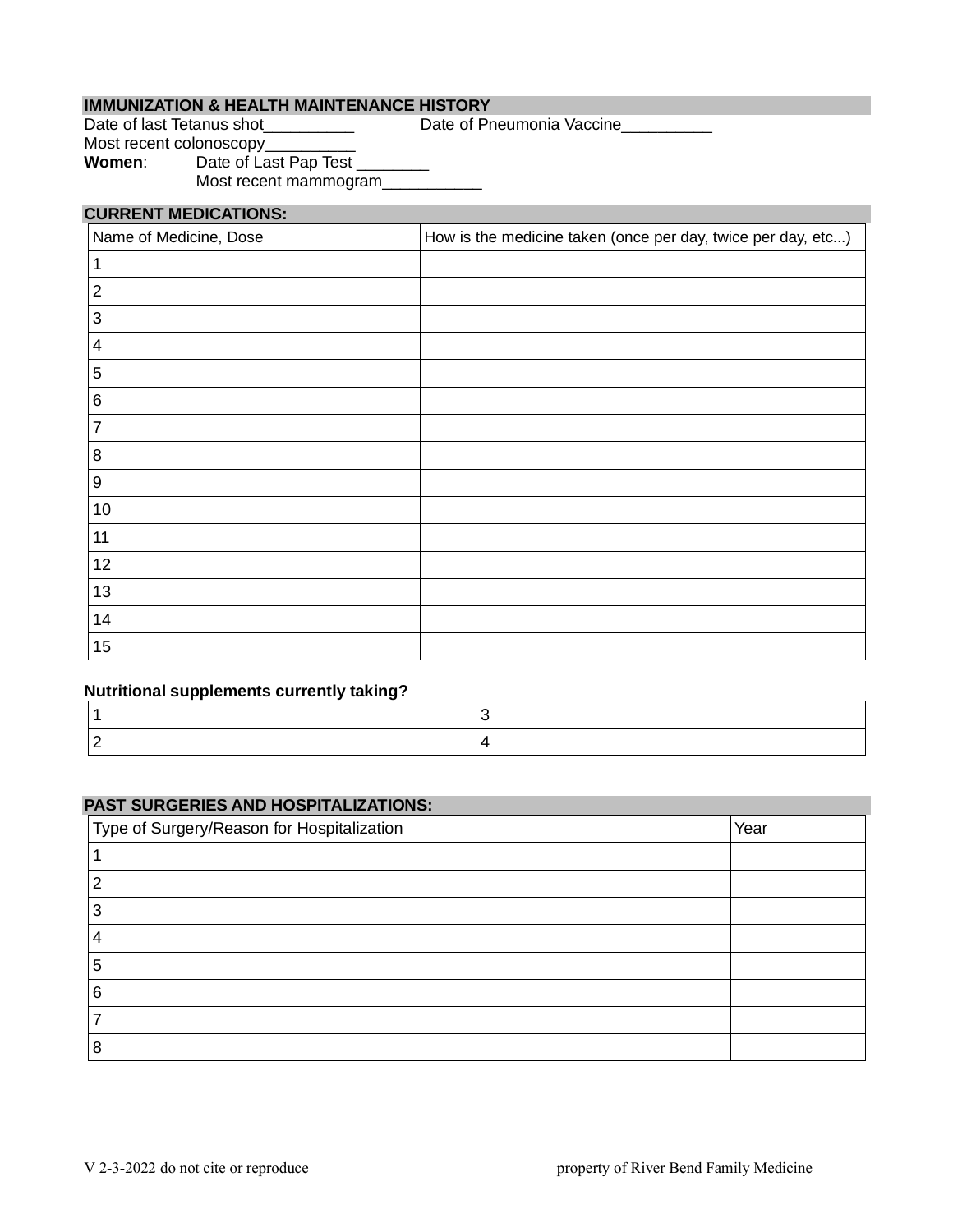### **Pain and Controlled Substance Policy**

- Our providers provide **end-of-life and cancer-related pain management**, and will try all appropriate measures to achieve patient comfort in these cases.
- **Patients New to Our Practice:** our physicians will not consider prescription of a controlled substance without first viewing past medical records that detail a patient's diagnosis, previous evaluation, and treatment history. All patients are objectively evaluated, and we attempt to create a care plan that does not involve controlled substances; if controlled substances are required (and the patient is not involved in Hospice or cancer care), the patient will most likely be referred to a pain management practice or other appropriate specialist.
- **Established patients** with whom the clinical team has an established bond of trust, may, at the sole discretion of the physician, be treated with narcotics and other controlled substances, both acutely and on a chronic basis. We reserve the right to request random testing at any time.
	- **Controlled substances (narcotics, ADHD stimulants, benzodiazepines) will only be refilled during business hours, Monday through Friday. Controlled substances will not be refilled after hours on weekdays or on weekends.**

**I understand and accept RBFM's Controlled Substance Policy \_\_\_\_\_\_\_\_\_\_\_\_\_\_\_\_\_\_\_\_\_** 

**signature**

### **Antibiotic Use and Prescribing**

**Resistance to antibiotics is a serious issue**. We try to use antibiotics only when appropriate. Patients with a problem that may require an antibiotic should be seen and evaluated by a physician, who will determine the appropriate care. Patients who call after having been seen by the physician, who have failed to improve, or have developed new symptoms, may receive an antibiotic without being seen again, at the discretion of the physician. Exceptions to this policy may be made at the sole discretion of the physician.

**I understand and accept RBFM's Antibiotic Use Policy \_\_\_\_\_\_\_\_\_\_\_\_\_\_\_\_\_\_\_\_\_\_\_\_\_\_\_\_\_\_\_\_\_\_\_\_**

**signature**

### **Missed Appointment Policy**

We make every attempt to schedule appointments at the convenience of our patients, including providing same-day appointments to sick patients. **To better serve all of our patients, we require a 24 hour notification should you need to cancel or reschedule your appointment.**

**Should you miss, or reschedule your appointment with less than a 24 hour notice, you will be charged \$25.00, and payment will be due at the time of your next appointment**. Your insurance company does not cover fees for missed appointments. If you are a Medicaid patient, we are not allowed to charge for missed appointments, so we may decide to revoke your privilege of making appointments; instead, you may come to the office and wait until a provider can see you. Upon missing three or cancelling inappropriately 3 or more appointments, we reserve the right to discharge you from our practice.

**I understand and accept RBFM's Appointment Policy \_\_\_\_\_\_\_\_\_\_\_\_\_\_\_\_\_\_\_\_\_\_\_\_\_\_\_\_\_\_\_\_\_\_\_\_**

**signature**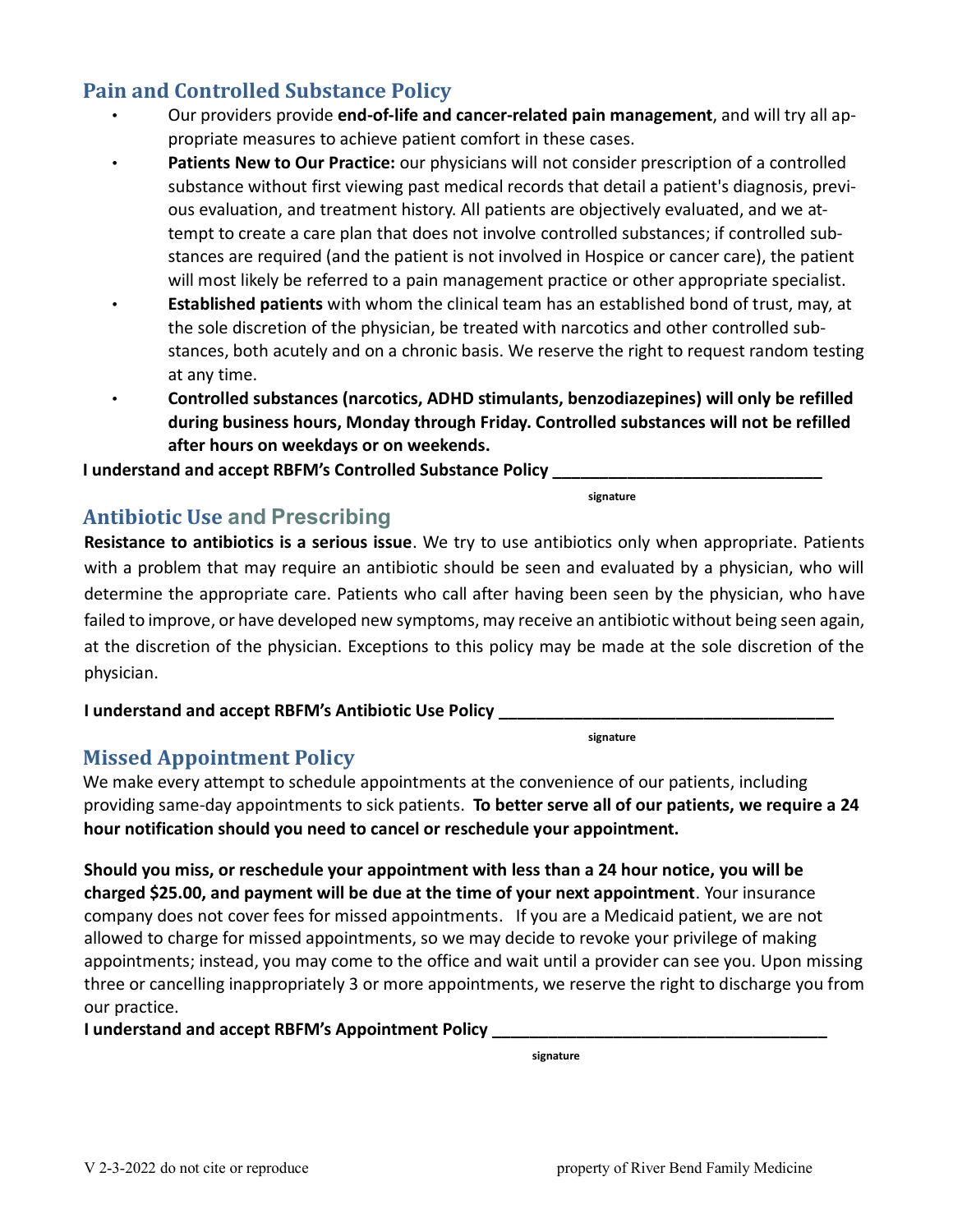### **Patient's Rights**

- You have a right to respectful and compassionate care.
- You have a right to participate in, and receive information about, your plan of care.
- You will not be denied care due to race, creed, color, national origin, sex, age, sexual orientation, disability, or source of payment.
- You have a right to refuse treatment, and to be informed of the possible consequences of refusal of treatment.
- You are entitled to be free from all forms of abuse and harassment.
- You have the right to have an appropriate representative make informed decisions about your care.
- You have the right to determine advanced directives, and to have them followed.
- You have a right to privacy and a safe environment.
- You have the right to a prompt response to any reasonable request.
- You have the right to see your medical records.
- You have a right to an explanation of all items relating to your bill.

### **Patient Responsibilities**

- You are responsible to provide accurate and complete information regarding all medical issues and medication use.
- You are responsible for following your plan of care. If you refuse treatment, or do not follow your plan of care, then you must accept the consequences.
- It is your responsibility to notify a member of our staff if you have trouble understanding or following any aspect of your care.
- You are responsible to notify our staff of any new problems or changes in your condition.
- You are expected to act in a considerate and respectful manner during any interaction with our staff. We will discharge any patient behaving inappropriately with our staff.
- You are responsible to keep your scheduled appointments or to notify our office in advance if you cannot keep an appointment. (We charge \$25 for "no shows"-see Appointment Policies).
- You are expected to pay your bills, or to make an arrangement with our office to meet your obligations (see Payment Policies)

#### **I accept my responsibilities as a patient \_\_\_\_\_\_\_\_\_\_\_\_\_\_\_\_\_\_\_\_\_\_\_\_\_\_\_\_\_\_\_\_\_\_\_\_**

**signature**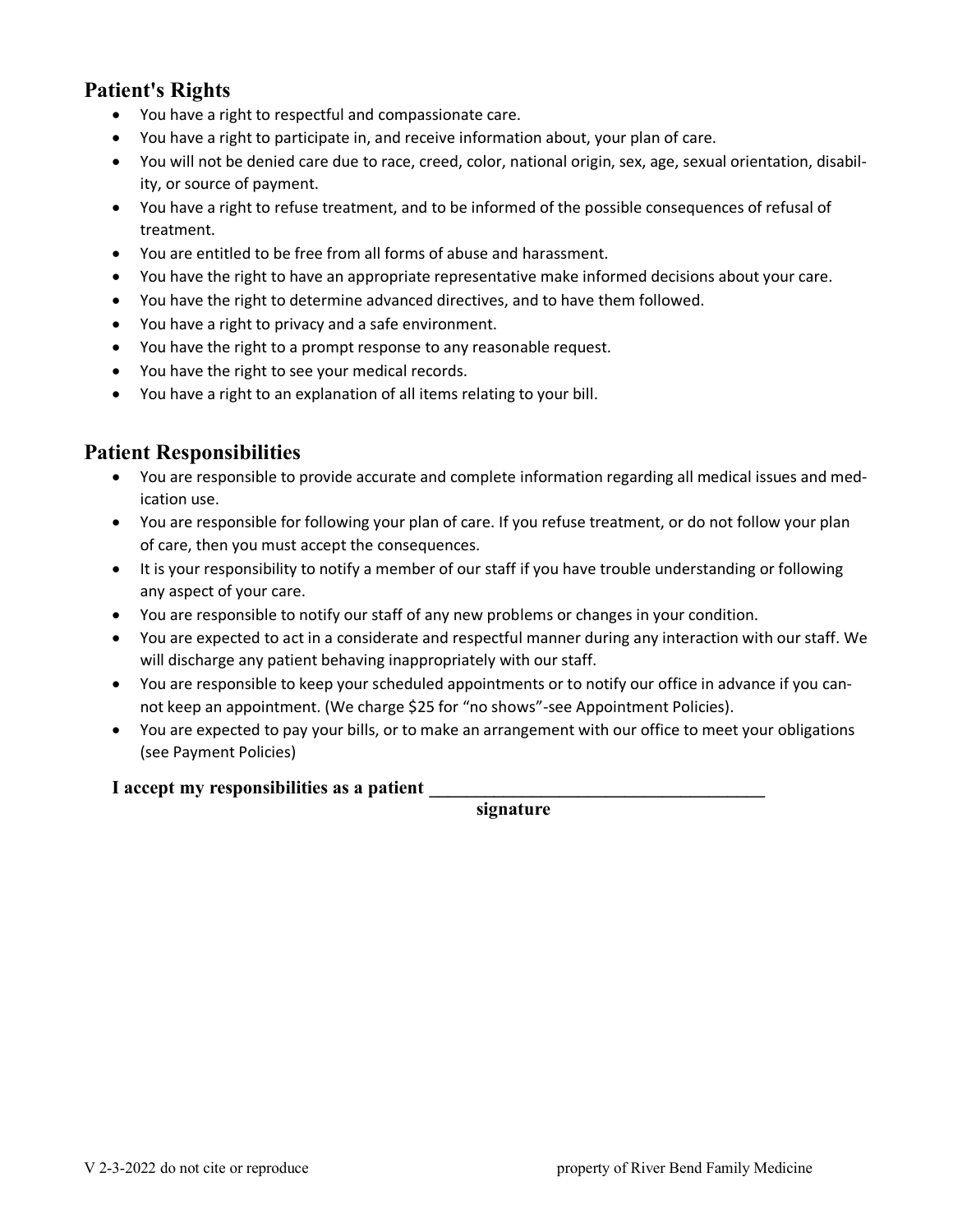### **Release of Discuss Information with Designated Person**

 I hereby authorize River Bend Family Medicine to release medical information to my referring physician, primary care doctor, case manager and any other individual involved in my medical care for the sole purpose of facilitating my treatment. I understand that my medical information is confidential and that I have a choice to request that my physician not share my medical records with any of the above individuals. Should I choose to exercise this right, I will provide in writing to my physician any of the individuals involved in my care whom I do not wish to receive my medical records. I agree that a copy of this release may be used in place of the original.

 I am aware that I may request that this Release of Medical Information may be revoked at any time by providing the physician's office with a dated and signed letter. I have read and agree to those terms.

\_\_\_\_\_\_\_\_\_\_\_\_\_\_\_\_\_\_\_\_\_\_\_\_\_\_\_\_\_\_\_\_\_\_\_\_\_\_\_\_\_\_\_\_\_\_\_\_\_\_ \_\_\_\_\_\_\_\_\_\_\_ Name Date is a state of the control of the control of the control of the control of the Date of the Control of

### **Authorization to Discuss Information with Designated Person**

It is often difficult to reach a patient to discuss appointments, medications and other information pertinent to our patients' care. In this event with your signed authorization we would discuss such information to a person you designate. Please complete the section below:

I hereby authorize River Bend Family Medicine to discuss any information required in the course of my examination or treatment (when I cannot be reached by phone) to the following designated person(s)

| Name of Designee:        |  |
|--------------------------|--|
| Phone Number:            |  |
| Relationship to Patient: |  |
|                          |  |
| Name of Designee:        |  |
| Phone Number:            |  |
|                          |  |
| Relationship to Patient: |  |

Revision 2/3/22 Property of River Bend Family Medicine. Do not Cite, Copy, or Reproduce without Permission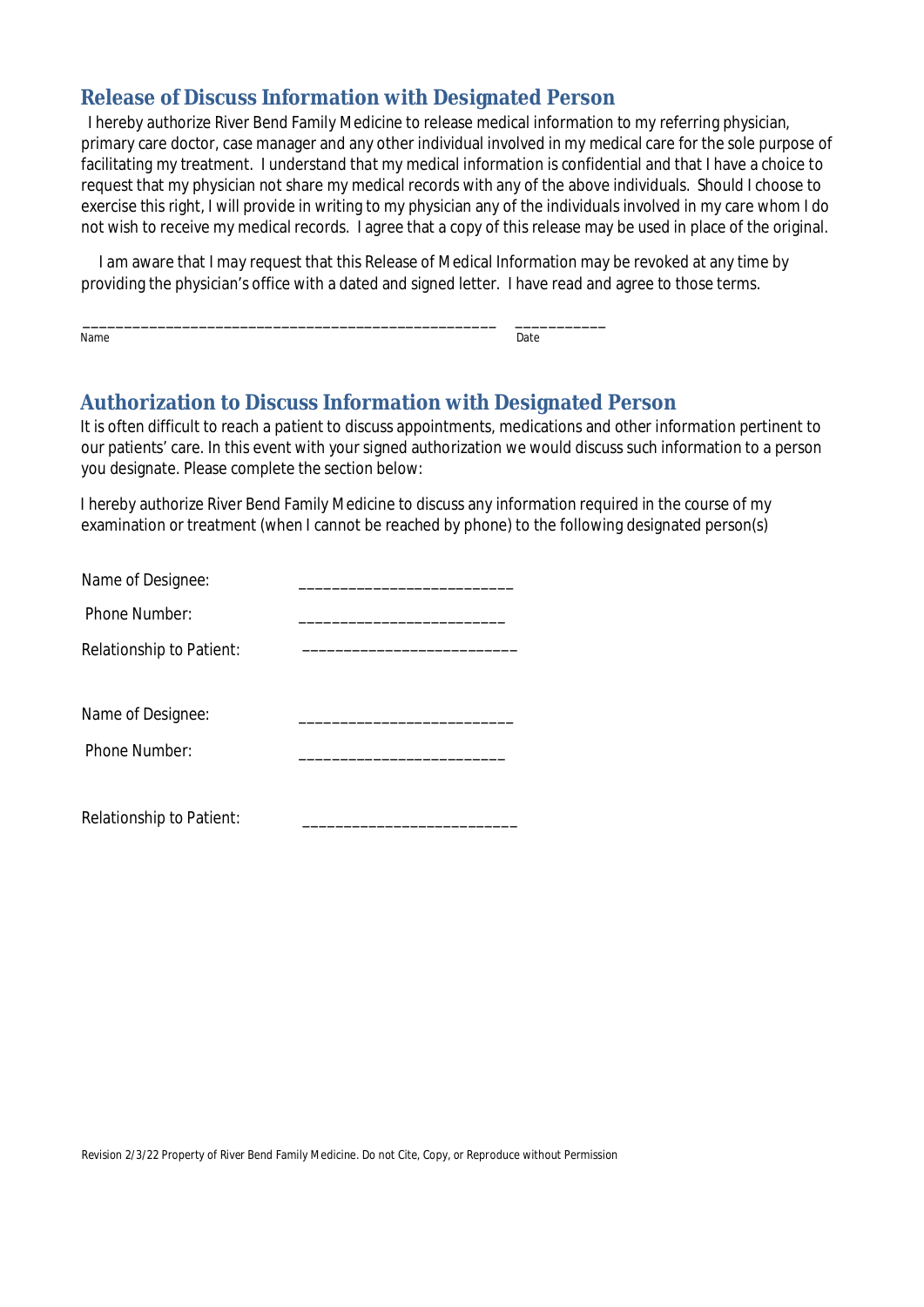### **River Bend Family Medicine Patient HIPAA Consent for Use and Disclosure of Protected Health Information**

I hereby give my consent for River Bend Family Medicine to use and disclose protected health information (PHI) about me to carry out treatment, payment and health care operations (TPO). (The Notice of Privacy Practices provided by Hahn and Nelson Family Medicine, P.C. describes such uses and disclosures more completely.)

I have the right to review the Notice of Privacy Practices prior to signing this consent.

River Bend Family Medicine reserves the right to revise its Notice of Privacy Practices at any time. A revised Notice of Privacy Practices may be obtained by forwarding a written request to River Bend Family Medicine, 131 Pennsylvania Avenue, North, Hancock, MD 21750.

With this consent, River Bend Family Medicine may call my home or other alternative location and leave a message on voice mail or in person in reference to any items that assist the practice in carrying out TPO, such as appointment reminders, insurance items and any calls pertaining to my clinical care, including laboratory test results, among others.

With this consent, River Bend Family Medicine may mail to my home or other alternative location any items that assist the practice in carrying out TPO, such as appointment reminder cards and patient statements as long as they are marked "Personal and Confidential."

With this consent, River Bend Family Medicine may e-mail to my home or other alternative location any items that assist the practice in carrying out TPO, such as appointment reminder cards and patient statements. I have the right to request that River Bend Family Medicine restrict how it uses or discloses my PHI to carry out TPO. The practice is not required to agree to my requested restrictions, but if it does, it is bound by this agreement.

By signing this form, I am consenting to allow River Bend Family Medicine to use and disclose my PHI to carry out TPO.

I may revoke my consent in writing except to the extent that the practice has already made disclosures in reliance upon my prior consent. If I do not sign this consent, or later revoke it, River Bend Family Medicine may decline to provide treatment to me.

Print Patient's Name

\_\_\_\_\_\_\_\_\_\_\_\_\_\_\_\_\_\_\_\_\_\_\_\_\_\_\_\_\_\_\_ \_\_\_\_\_\_\_\_\_\_\_\_\_\_\_\_\_\_\_\_\_\_ Signature of Patient or Legal Guardian Date

\_\_\_\_\_\_\_\_\_\_\_\_\_\_\_\_\_\_\_\_\_\_\_\_\_\_\_\_\_\_\_ Print Name of Legal Guardian, if applicable

\_\_\_\_\_\_\_\_\_\_\_\_\_\_\_\_\_\_\_\_\_\_\_\_\_\_\_\_\_\_\_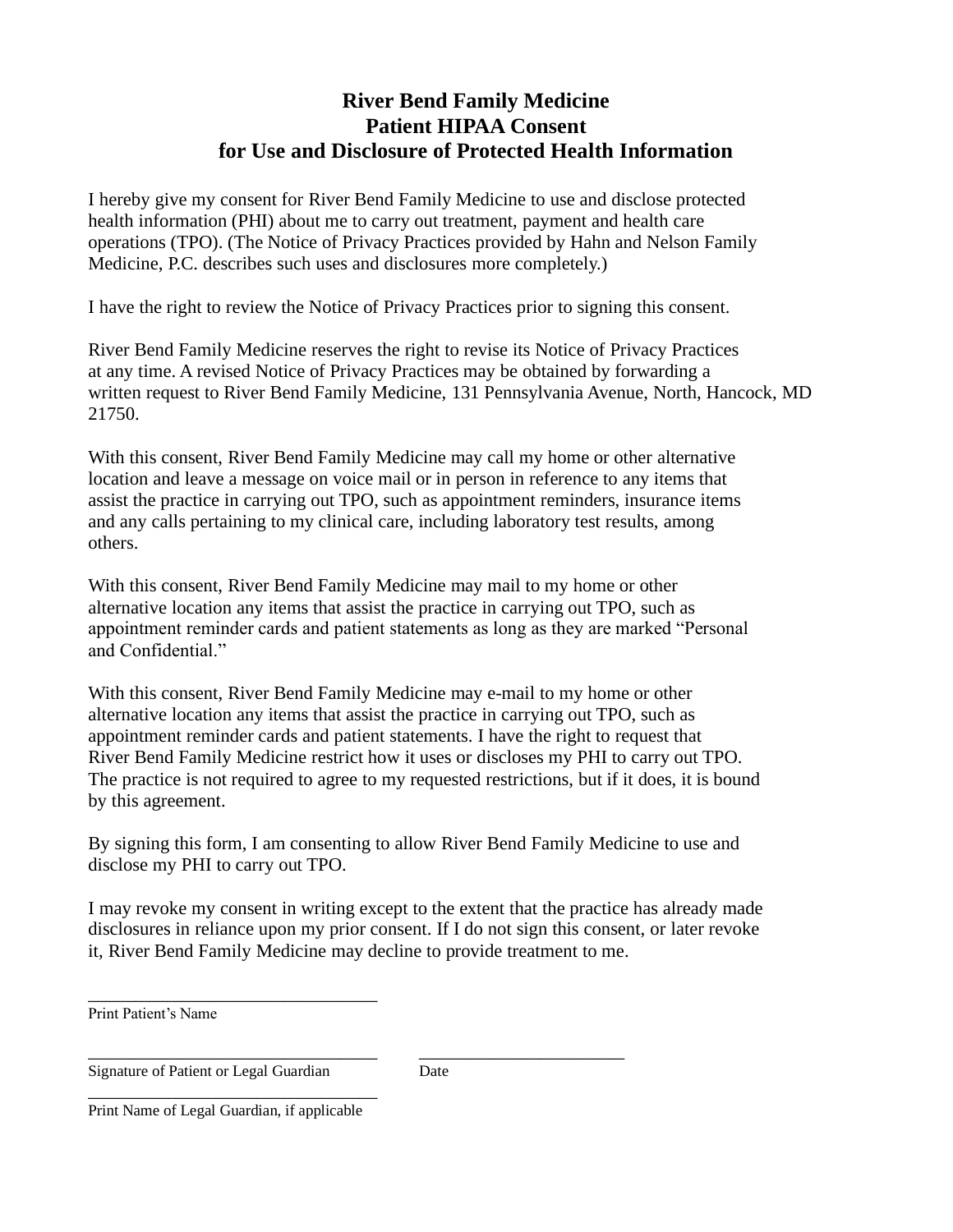

# Payment Policy

- 1. **Insurance**: It's **your** responsibility to make sure River Bend Family Medicine is in network with your plan. If you aren't insured by a plan we do business with, payment in full is expected at each visit. If you fail to provide us with the correct insurance information in a timely manner, you may be responsible for the balance of a claim. Please be sure to respond to any requests for information from your insurer. If they think you have an additional health plan, they may not pay your claims.
- *2.* **Payment on the Day of Service is expected!** Your co-pay, your balance, or if you are a cash patient your payment is due on the day of service. We give cash patients the same discount insurers give their subscribers, but if we have to send you a bill because you didn't pay when you were here for your visit, *we will not extend the discount. If you chronically don't pay your co-pay, we reserve the right to bill you \$10 every time we have to send you a bill.*
- 3. **Non-covered services**. Please be aware that some of the services you receive may not be covered by your plan. We will ask you to sign an Advanced Beneficiary Notice when we're not sure whether or not a visit will be paid.
- 4. **We can help!** If you need to pay your balance in installments, all we ask is that you authorize us to charge your credit card or checking account on file every month. We accept payment plans for as little as \$15 a month regardless of your balance. We may **require** you to make installment payments with your credit card/bank account if you are making no effort to pay your balance. *This is not available for self-pay patients or patients on the discount program!*
- **5. We have an income-based discount program for those who have no insurance and are having trouble paying for healthcare.** You will need to provide us with proof of income. **Only patients with no insurance are eligible. Patients on the discount plan MUST PAY ON THE DAY OF SERVICE, or be charged the regular fee.**
- 6. Patients wanting to take advantage of telehealth visits **must** have a credit card or checking account on file (this doesn't apply to Medicare patients).
- 7. **Nonpayment**: We need to see a commitment from you to pay down your balance. (See #4). When you show no interest in trying to pay for your healthcare, we may decide to discharge you from the practice.

#### **I have read and understand the payment policy and agree to abide by its guidelines:**

 $\mathcal{L} = \{ \mathcal{L} \mid \mathcal{L} \in \mathcal{L} \}$ **Signature of Patient Or Responsible Party Date**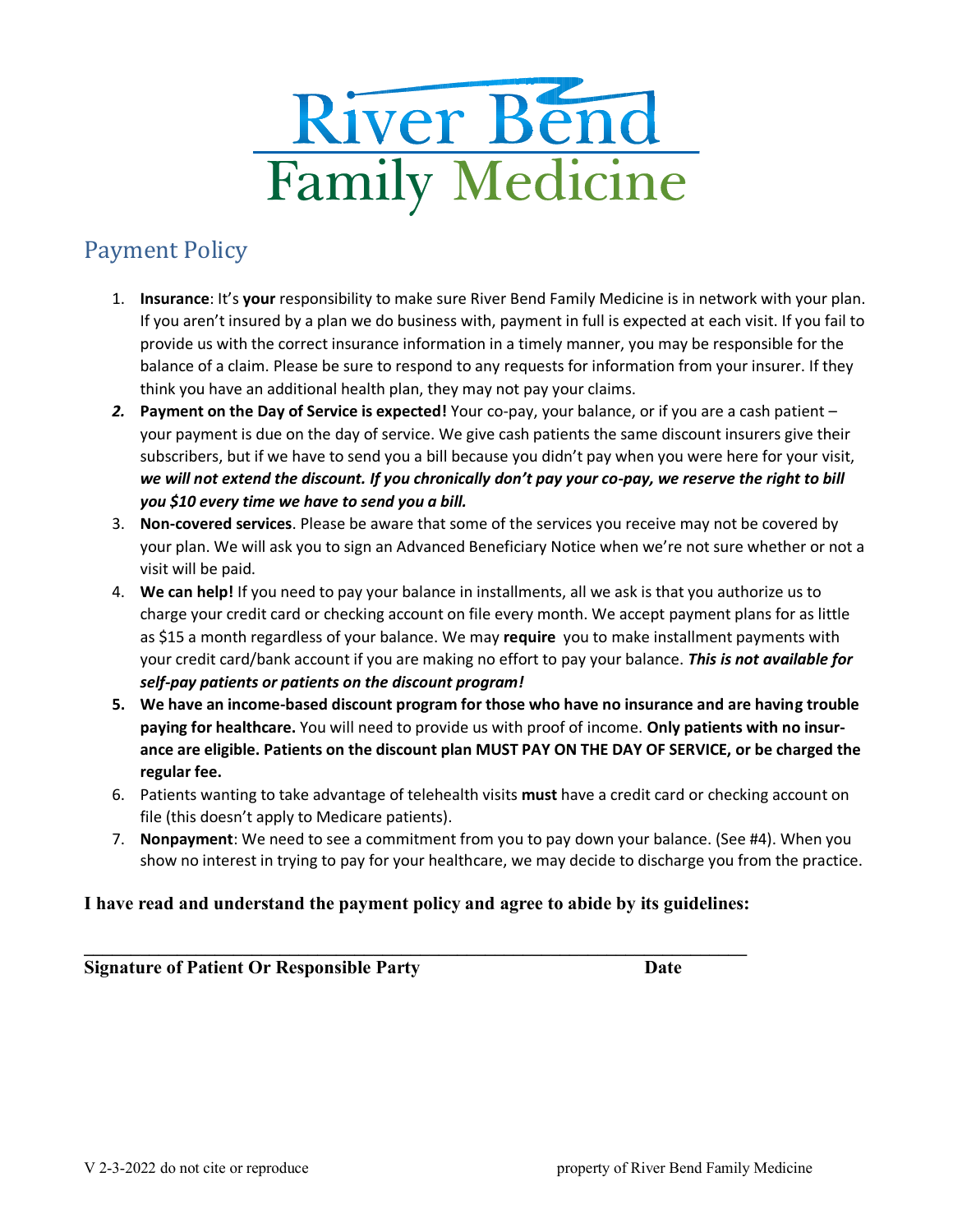# **Permission for Telehealth Visits**

#### **What is telehealth?**

Telehealth is a way to visit with healthcare providers using your phone, computer, or other device. Telehealth might be a telephone call only, or it could include video. It's up to our providers to decide whether your visit is appropriate for telehealth.

#### **How do I use telehealth?**

We can use one of several technologies to connect with you. Our staff will help you the first time you use it.

#### **Why are we using telehealth?**

In this age of COVID, we are only using telehealth for our sick patients whenever possible. This keeps our patients coming in for well visits, injuries, and non-contagious conditions from getting sick. It keeps our staff safe too!

You don't have to be sick to request telehealth. We understand people aren't too excited about going anywhere that might expose them.

Even in "normal" times, a telehealth visit might be more appropriate than an in-office visit.

#### **Will my telehealth visit be private?**

We never record your visit.

You should make sure you're in a place when using telehealth that will protect your privacy.

#### **How much does a telehealth visit cost?**

- It costs no more than a regular visit.
- Almost every single insurer is waiving co-pays for any **COVID-related** visit
- If your visit is not COVID related we will expect your co-pay on the day of service:
	- $\circ$  We suggest that you to keep a credit card or your checking account information on file with us if you want to use telehealth.
	- o Your telehealth privileges will be suspended if you don't pay your co-pay. If you don't have a card on file, we expect payment of your copay within 15 days, either by mail, or by calling the office with your credit card. If we have to send you a bill, we will charge you a \$10 late fee.
- Do I have to sign this document?
- No. Only sign this document if you want to use telehealth.

Your name (please print) Date

Your signature Date

v12-4-2020 property of river bend family medicine bh do not cite or reproduce